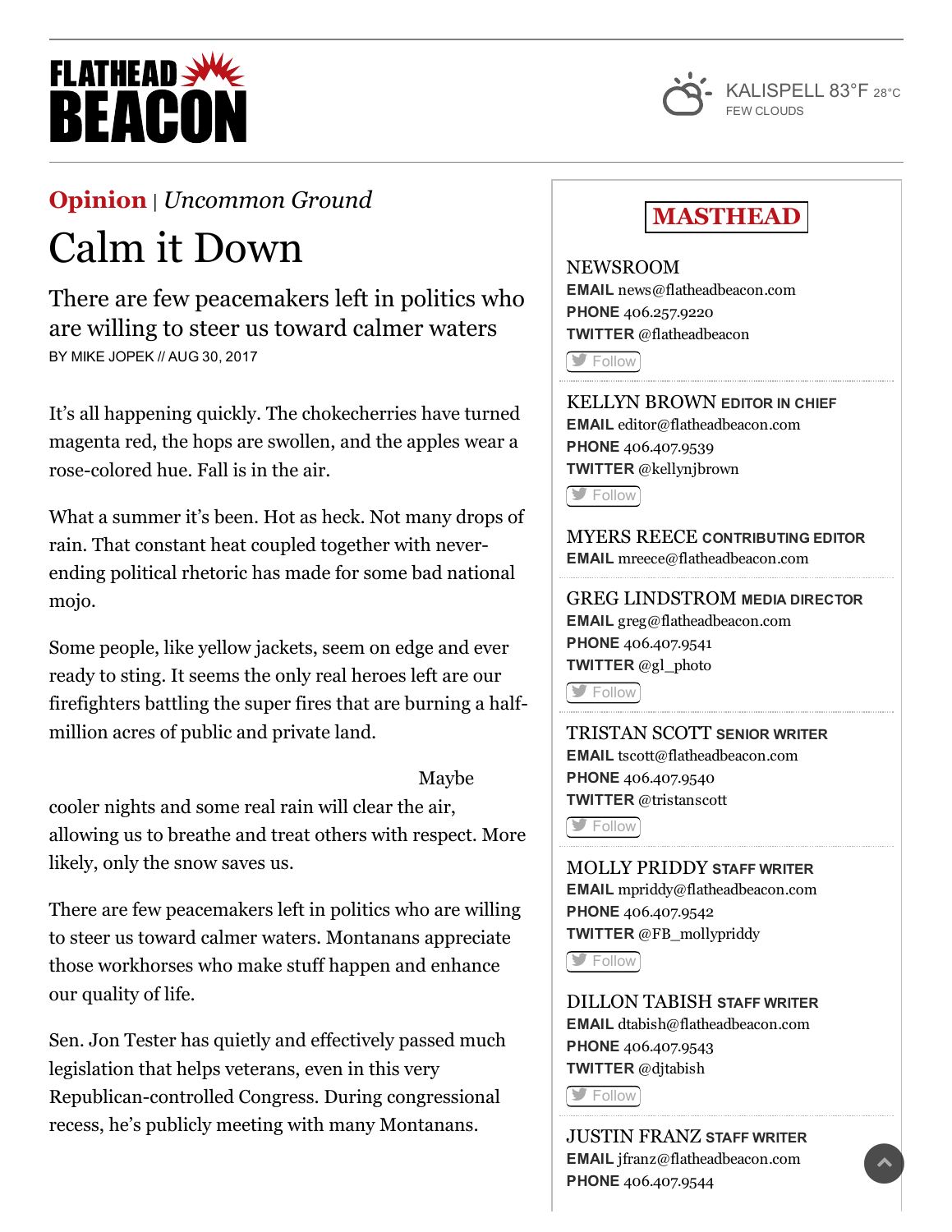Tester has been advocating for a federal wildfire fund to offset other Forest Service costs as firefighters risk their lives to protect private property and public land from ever-hotter fires.

Tester met with Flathead locals and continues his advocacy for local jobs. Recently he helped Kalispell secure a federal TIGER grant to break ground on the Glacier Rail and Industrial Park.

At a Columbia Falls event, Tester touted the outdoor recreation economy that contributes over \$7 billion to the state and supports over 70,000 Montana jobs including 10,000 here in the Flathead. That's big stuff.

There's no denying that tourism is one huge component to the state economy. People just want to visit places like Glacier National Park and see the vanishing glaciers before it's too late.

In Whitefish, there are visitors everywhere pumping money into the local economy and getting outside to enjoy the public lakes and public lands.

Decades ago, Whitefish locals started the process of conserving public lands, educating people about the value of these places, and building trails to help people get outside to enjoy the public air, water and land.

On both sides of Whitefish Lake, from Beaver Lake to Haskill Basin, thousands of acres of public and private watershed have been permanently protected to preserve public access and timber management.

It's been a huge win, not only for the public schools in Montana, but as an economic driver to the local communities. People spend lots of money in the Flathead Valley on outdoor recreation.

As trails and trailheads get built in Haskill Basin, the next phase of the conservation plan connects the loop around the Whitefish Lake public lands to permanently protect hundreds of public acres surrounding Smith Lake.

TWITTER @jfranz88 **[Follow](http://twitter.com/jfranz88)**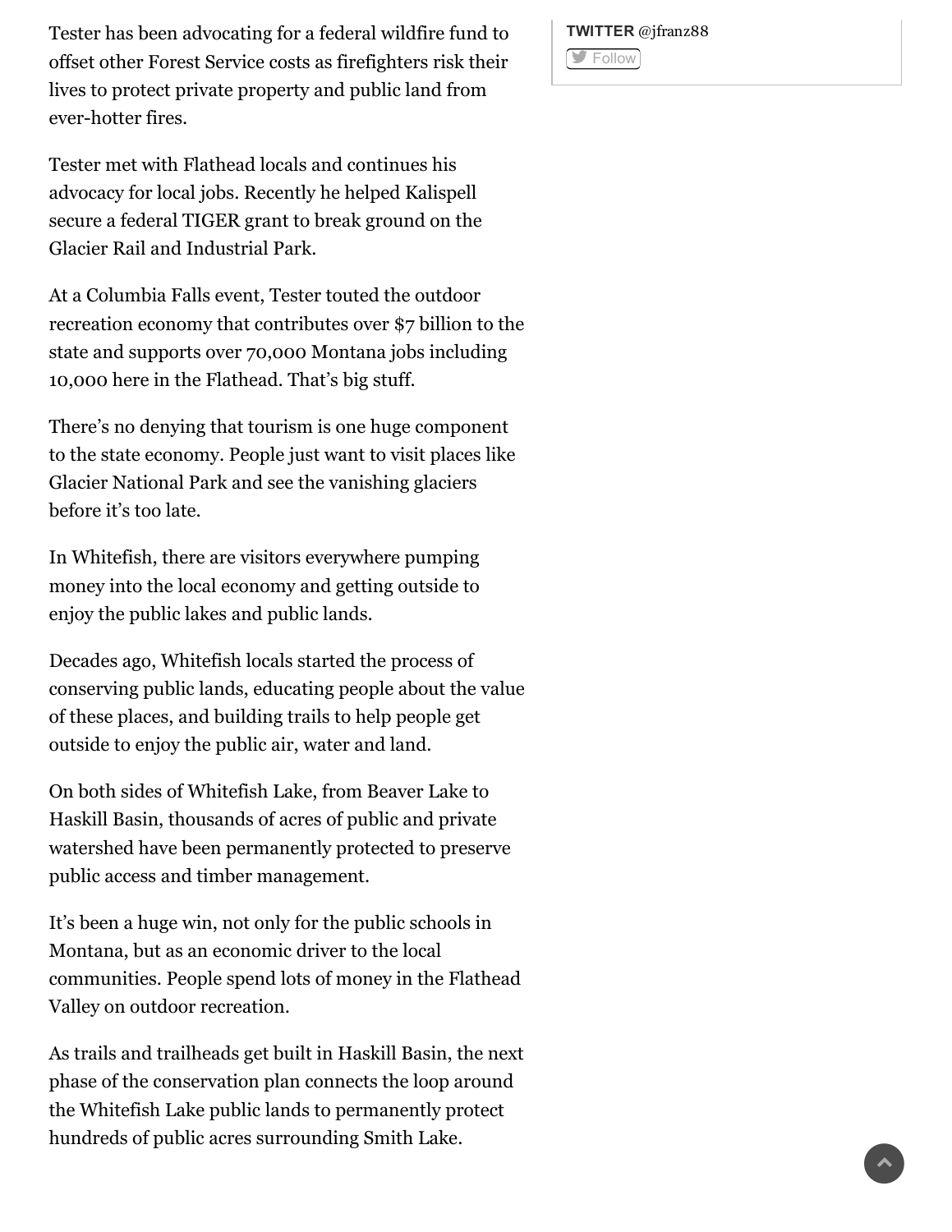None of this conservation has been free; it's always been a community effort.

For Haskill Basin, overwhelming margins of Whitefish voters opted to increase a local option sales tax by 1 percentage point to help conserve the watershed for their town.

In Beaver Lake, hundreds of people donated their own private funds to permanently protect the area and invest in schools and outdoor recreation.

Decades ago, Whitefish said it would expand public trails on public lands and secure many of acres for conservation.

Today there's some 40 new miles of public trails connected with a dozen trailheads and thousands of acres of land preserved surrounding Whitefish Lake.

Always some naysayer won't want to let people cross public lands or aren't interested in conserving public lakes and water for the future. That's expected.

Both locally and nationally, there are leaders who warrant support. Help them, as getting stuff done requires us to work together.

| 0 Comments |               | Sort by   Oldest |
|------------|---------------|------------------|
|            |               |                  |
|            | Add a comment |                  |

Facebook [Comments](https://developers.facebook.com/docs/plugins/comments/?utm_campaign=social_plugins&utm_medium=offsite_pages&utm_source=comments_plugin) Plugin

## MORE FROM THE BEACON



County Eyes [Weyerhaeuser](http://flatheadbeacon.com/2017/08/31/county-eyes-weyerhaeuser-land-building-possible-jail/) Land, Building for Possible



Red Flag [Warning](http://flatheadbeacon.com/2017/08/31/red-flag-warning-effect-fire-season-drags-september/) in Effect as Fire Season Drags on into



Major [Upgrades](http://flatheadbeacon.com/2017/08/31/major-upgrades-critical-dam/) for a Critical Dam<br>Critical Dam